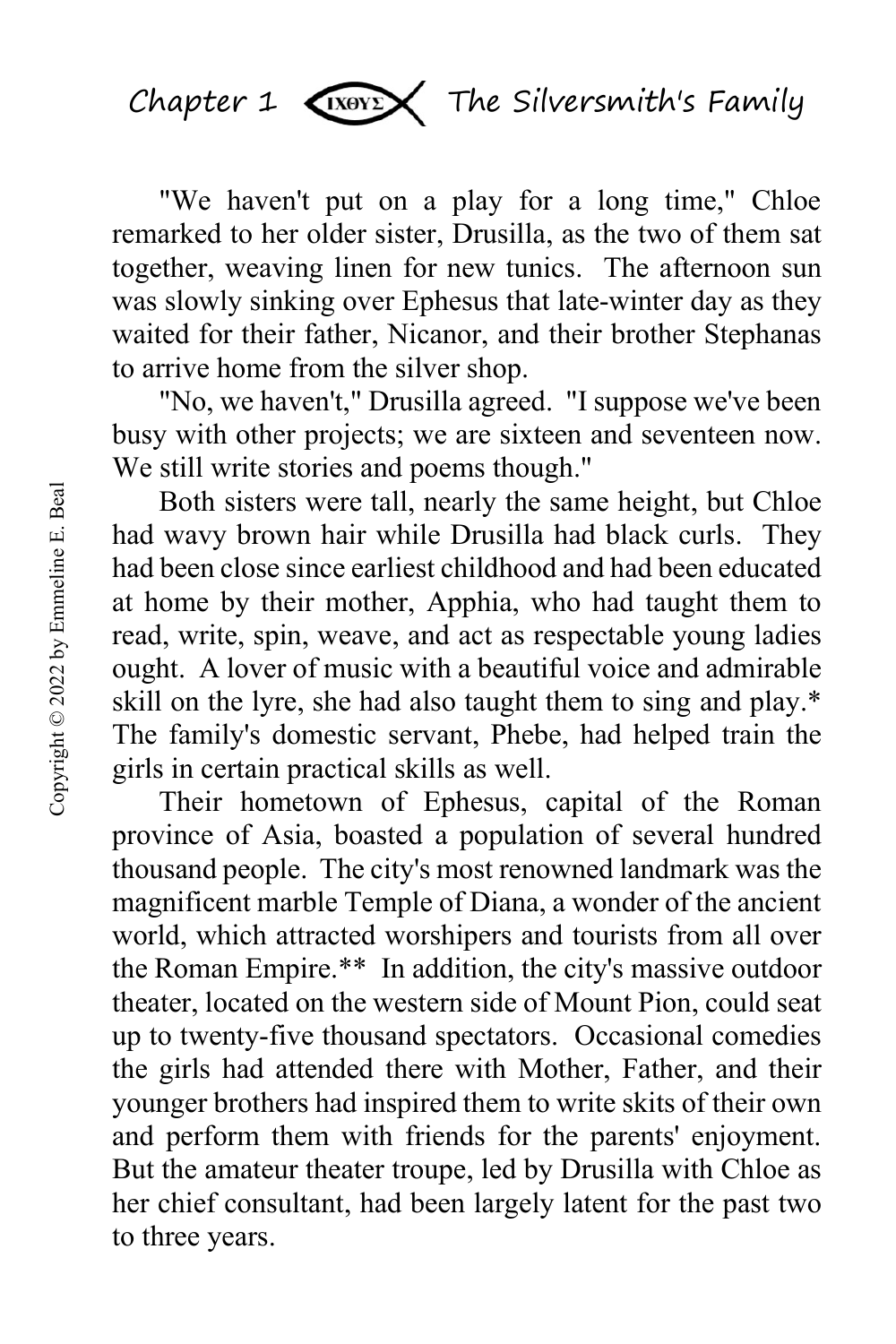"Do you remember that play we wrote together four years ago about Diana falling in love with one of the other gods?" Chloe asked.

While Chloe took pleasure in writing about almost anything, her passion was romance. Many an hour she had spent penning stories and poems about pretty young women who fell in love with handsome young men. She had imagined exciting meetings, thrilling courtships, and extravagant weddings for dozens of fictional couples, and it must be confessed that her conceptions and descriptions of love and marriage (guided heavily by girlish emotion) had more of romance than reality in them.

Drusilla's preferred pastime was also writing, but her particular interest was mythology; she loved drafting poems and stories about the gods and goddesses that she, her family, and her city worshiped. Diana was a major character in many of Drusilla's plots, and for the aforementioned play, the girls had combined efforts to present what they'd considered a captivating love story.

"Yes, I remember it." Drusilla blushed. "Mother and Father didn't approve of that play, and I don't blame them now. The performance they saw was the last of that sort. Since then I've been more careful what I write, mainly retelling stories I've been taught about the gods rather than making up tales contrary to tradition."

 $\overline{2}$ Devout worshipers of the Greek and Roman gods, the family feared that evil would come upon them if they in any way displeased those gods—gods served by most residents of Ephesus but not by the substantial Jewish population. The Jews knew from the Scriptures that "the LORD is the true God, he is the living God, and an everlasting king." As for all other alleged deities, the LORD's prophet Jeremiah had proclaimed, "The gods that have not made the heavens and the earth, even they shall perish from the earth, and from under these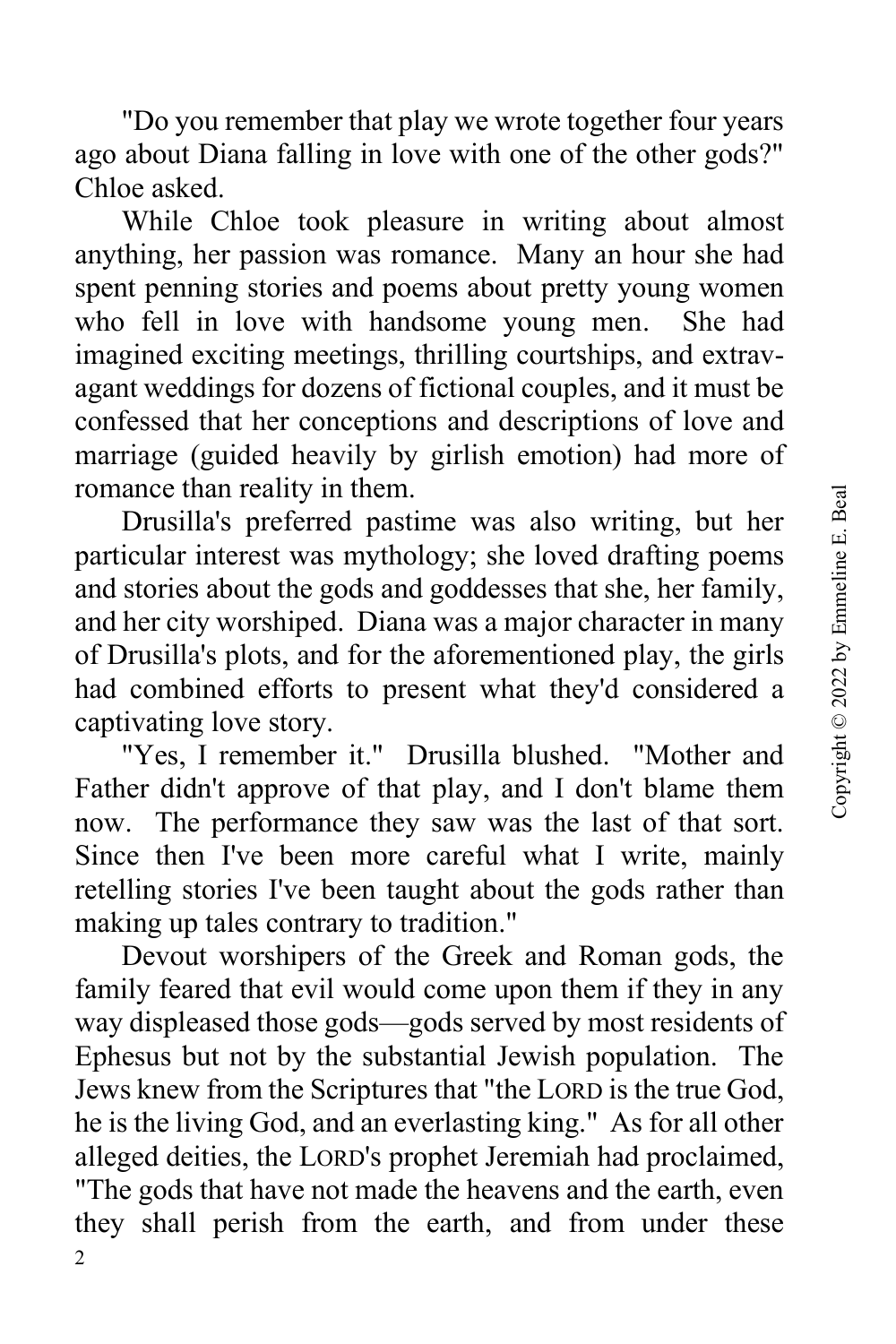heavens." [Jer. 10:10-11]

Chloe and Drusilla's Greek family, however, had little to do with the Jews, their Scriptures, or their God. Father's trade as a silversmith especially flourished due to his expertly crafted statuettes of Diana and his realistic models of her temple, the sales of which brought a comfortable living to him and his family. Neither very rich nor very poor, they were part of a class known as the respectable populace. The household of eight—including two parents, two daughters, two sons, and two servants—lived on a scenic property with an exquisite garden away from the center of town.

"You know," said Chloe, "it's a little strange to consider that something Father makes out of silver could actually have the power to hear prayers and help people. I sometimes think it's rather hard to believe," she admitted.

"Chloe, don't talk that way!" Drusilla chided her in alarm. "It isn't respectful."

The girls' conversation was interrupted as seven-year-old Epaphras ran into the room, gladly announcing, "Father and Stephanas are home!"

The baby of the family and a delight to them all, Epaphras had straight black hair, a contagious smile, a love for singing, and an often-heard voice that rarely lacked a question to ask or an opinion to share. He had recently begun attending a local school. The house was surely quieter after he left each day, and Chloe wondered whether he asked as many questions at school as he did at home—and if so, how the teacher responded to his ready tongue!

Happy to hear their little brother's proclamation, Drusilla and Chloe left off weaving and went to greet their father and Stephanas. Fourteen-year-old Stephanas, who also had straight black hair, was training with their father to become a silversmith, having served as his apprentice for a little more than a year. A shy, serious lad of few words who did not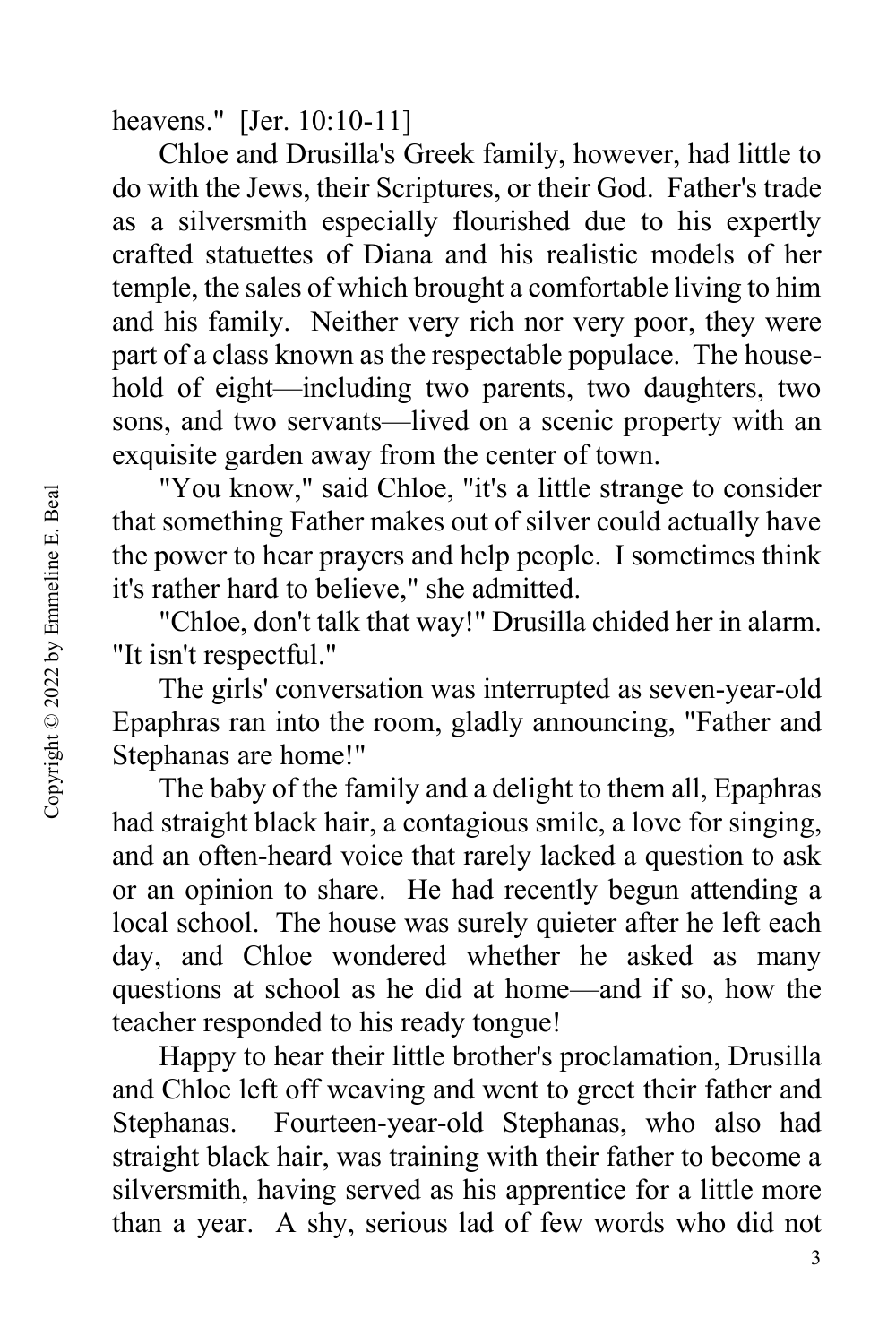enjoy being on stage as did his sisters, he had nonetheless been a key member of the children's theater troupe, invaluable in preparing props and large masks patterned after the ones that professional actors used.

Even as a young boy, Stephanas had demonstrated an aptitude in various art forms: drawing, painting, and sculpting. Although he had attended school and studied diligently there for several years before becoming a full-time apprentice, some academic subjects had not come easily to him. He far preferred and excelled at using his hands to create. Along with images of Diana and her temple, he also helped Father make dishes, cutlery, and mirrors for the shop.

Phebe, the gentle, dutiful cook, had supper ready; and after a prayer to their gods, the family began to eat. Phebe and her husband, Urbane, the mild, faithful gardener, were both in their early sixties. Though they had been freed from slavery a few years before, they continued to serve in their longtime master and mistress's household, and Urbane still helped at the silver shop on occasion.\*\*\* Knowing that it was sometimes difficult for freed slaves to find employment and to make a good living, the couple had stayed where they would be assured steady work, wages, and lodging. They lived in a small apartment built off the south side of the house.

"Did you have many customers at the silver shop today, Father?" Chloe inquired.

"No," Father replied with a frown, "business has been slow lately. Only five people came into the shop after midday break, and just two purchased anything.\*\*\*\* This morning wasn't much better; in fact, sales today reached the lowest point in an already-low month."

4 Father sighed, then added, "My business isn't the only one seeing a downturn. When we closed at noon and Stephanas went to pick Epaphras up from school, I stopped by Demetrius's shop to chat for a minute. Because he's the leader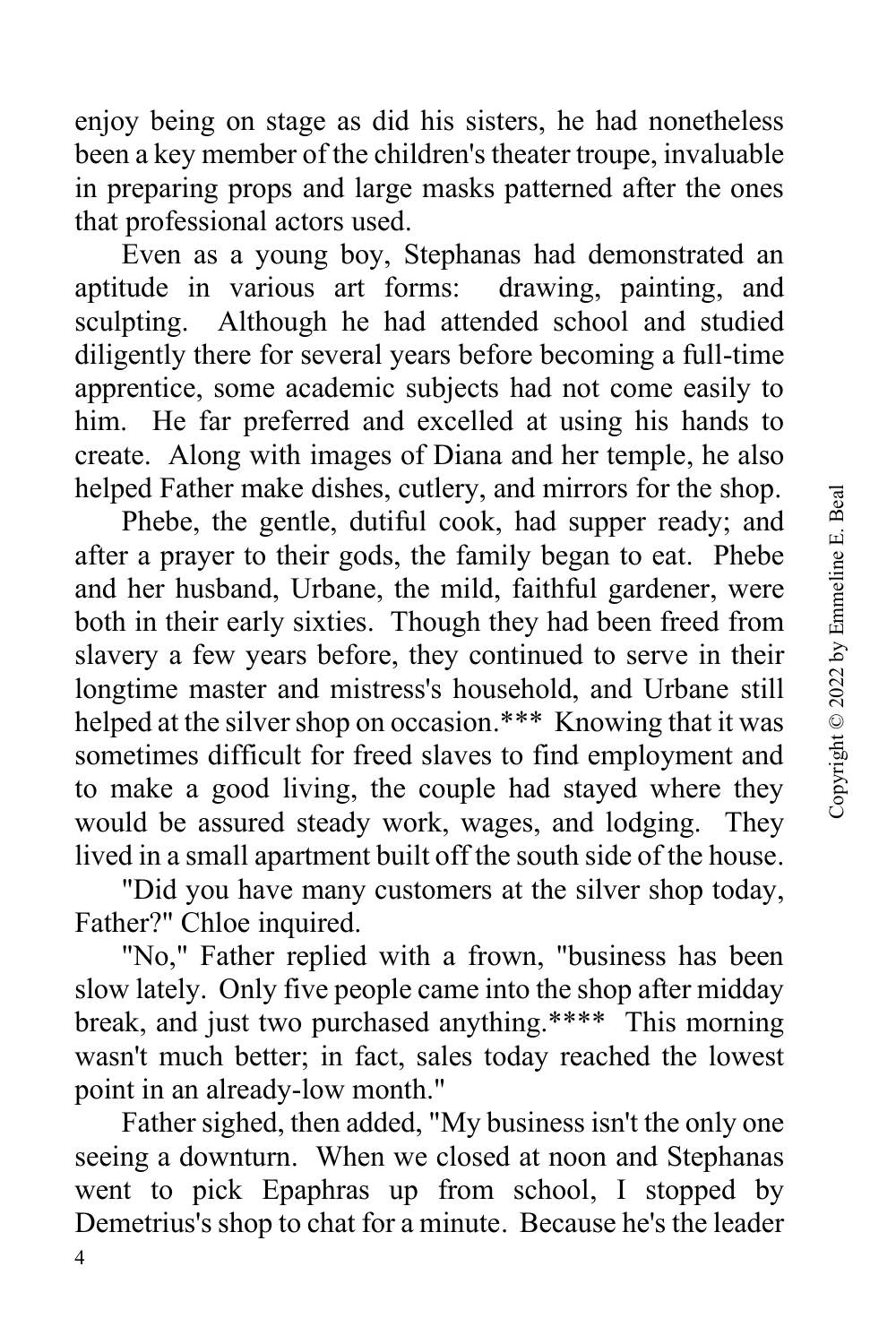of the silversmiths' guild, I thought he might have some insight as to what's going on and what can be done about it. He said that sales have recently dropped off for him too and that several other smiths he's spoken with are seeing a similar trend."

"Why is that?" asked Mother.

"He told me that a visiting Jewish teacher named Paul has been debating in the school of Tyrannus for at least a year now and is gaining increasingly more of a following among both Jews and Greeks. You know how the Jews pray only to their own God and deny the gods worshiped by the rest of the world? So those converting to Paul's religion don't want to buy our shrines anymore.

"Paul is apparently a leader in a new sect called the Christians and travels around, trying to proselytize folks. Some of the other Jews don't get along with him too well; I hear that he spoke in their synagogue for three months, and such conflict resulted that he separated his followers and started teaching in the school of Tyrannus instead. Well, after eating lunch with you here, I went to the school to hear him for myself." [Acts 19:8-10]

His family members listened attentively as he continued, summarizing Paul's preaching as a matter of interest yet not as a message he truly believed. "I've heard quite a few stories about various gods and goddesses but nothing quite like what I heard this afternoon. Paul mostly talked about a man named Jesus, who he claimed was the Son of the Jews' God. He said that Jesus was born in Judea about sixty years ago, that He taught and performed miracles as an adult, gaining a large group of disciples, and that He then was crucified, having sparked the envy of the Jewish leaders."

"What does *envy* mean?" asked Epaphras.

"*Envy* means 'jealousy,' " Mother replied. "Apparently, the Jewish leaders were upset because many people were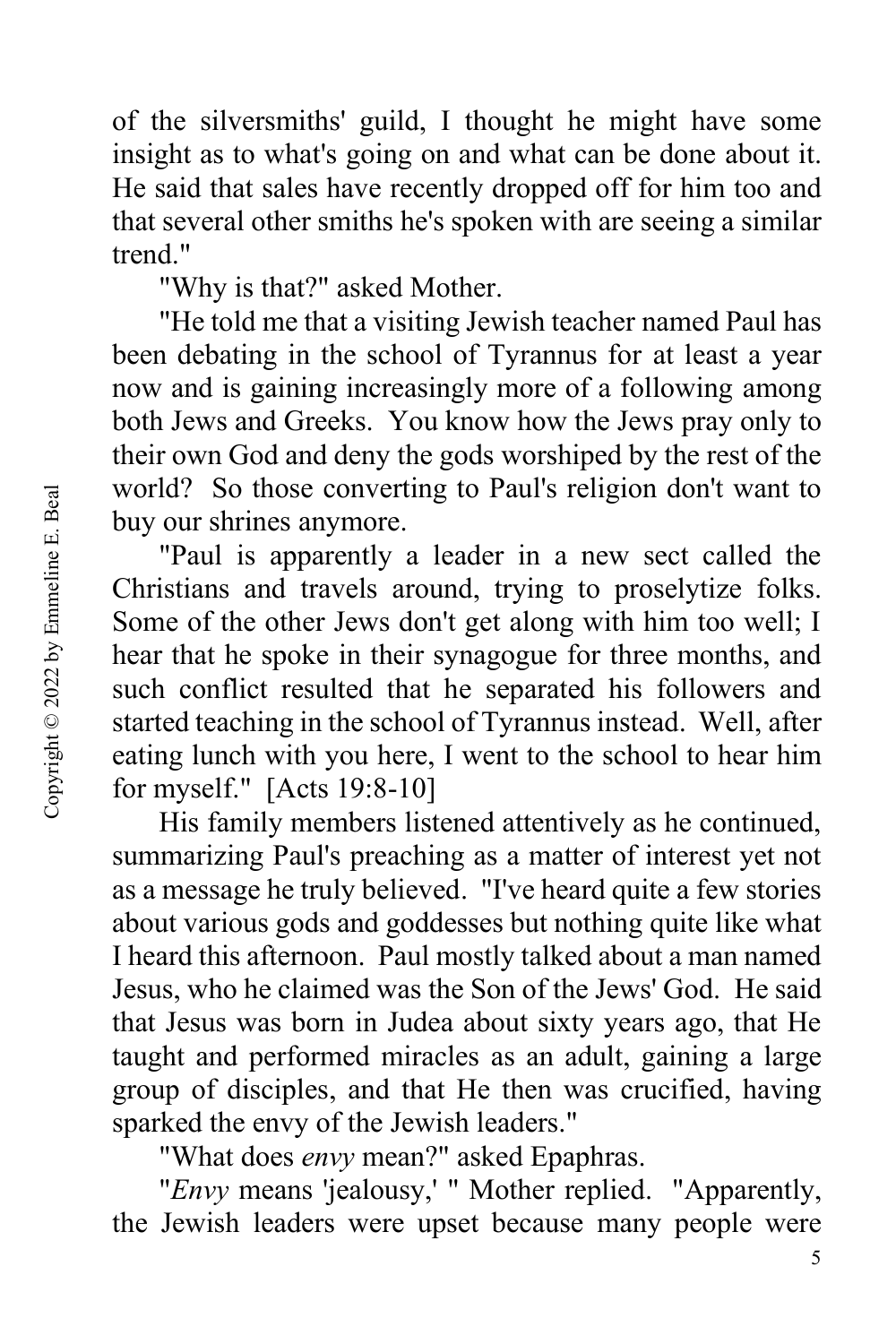paying attention to Him instead of them."

Chloe and the rest were intrigued by Father's news, and Drusilla in particular was always eager to hear another myth that she might be able to retell. She and her family had yet to learn that this account of Jesus was not a myth at all; it was the truth, which would dramatically impact each of their lives.

"Now, you'll never guess the next part," Father continued. "Paul said that three days after Jesus was put to death, He came back to life! I left then because I didn't want to listen to that kind of talk too long, and it was nearly time to go back to work anyway. But that story really was unlike anything else I've heard," he finished thoughtfully.

"You aren't thinking of converting to Judaism or this new Christian sect, are you?" Mother said with a smile, wanting to be reassured.

"Oh, no!" Father laughed. "Don't worry; I'm not about to throw away a successful career, a comfortable lifestyle, or my faith in the gods that my fathers have served for generations. And I'm sure business will soon be booming again once this Paul fellow leaves town and people return to their normal routine."

\* The Greek *lyre* was a small musical instrument that looked similar to a harp and was played with a pick.

\*\* Though the Greeks called this false goddess Artemis, for my story I chose to use the Roman name Diana because that is how the King James Bible refers to her. (Acts 19:24) And while *Asia* today denotes the world's largest continent, the Roman province by that name was a region in what is now western Turkey.